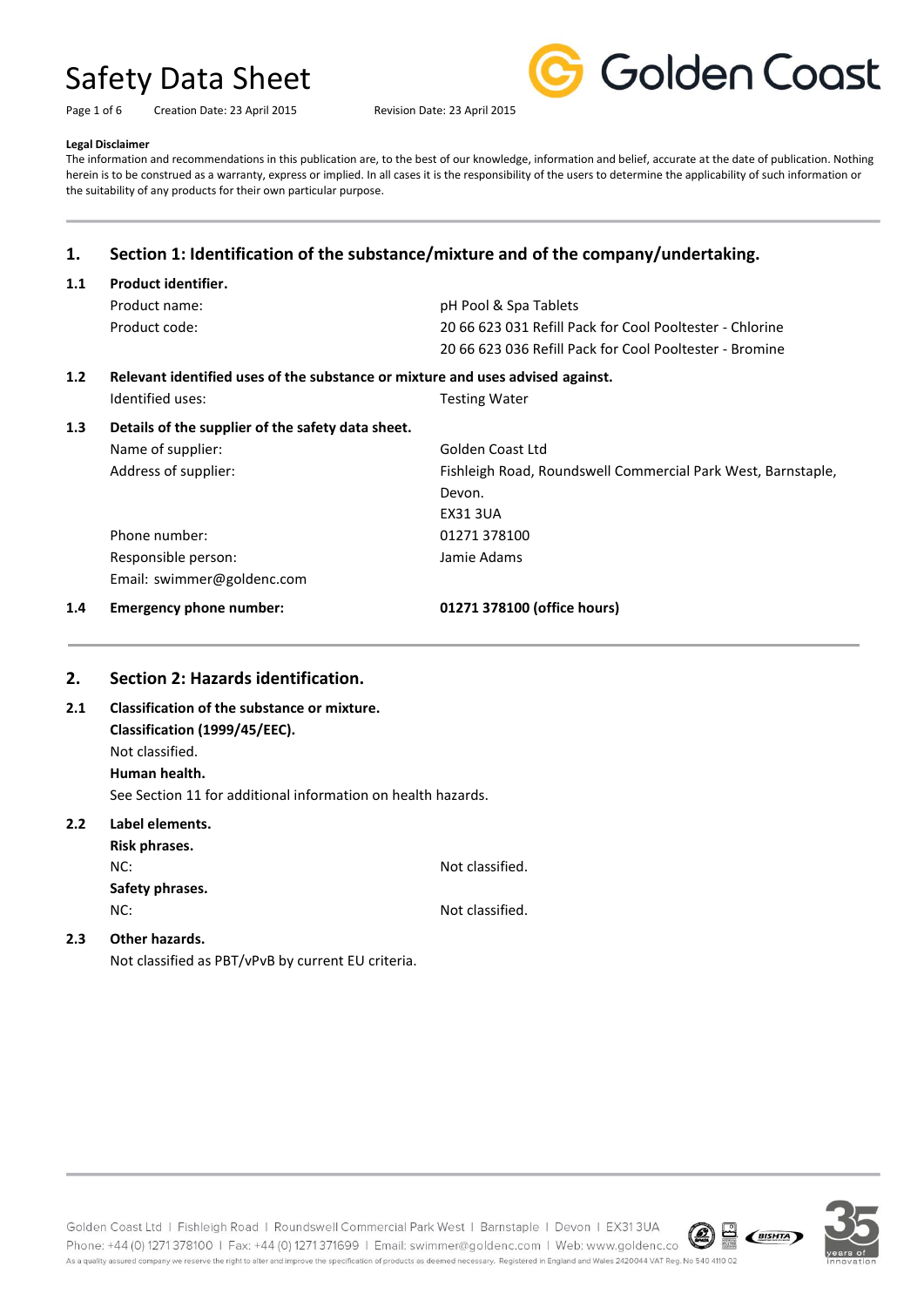Page 2 of 6 Creation Date: 23 April 2015 Revision Date: 23 April 2015



#### **Legal Disclaimer**

The information and recommendations in this publication are, to the best of our knowledge, information and belief, accurate at the date of publication. Nothing herein is to be construed as a warranty, express or implied. In all cases it is the responsibility of the users to determine the applicability of such information or the suitability of any products for their own particular purpose.

### **3. Section 3: Composition/information on ingredients.**

#### **3.2 Mixtures.**

**ION EXCHANGE RESIN <5.5%** CAS No: EC No: **Classification (EC 1272/2008)** Eye Irrit. 2 – H319 **Classification (67/548/EEC)** Xi;R36

The full text for all R-Phrases and Hazard Statements are displayed in Section 16.

#### **Composition comments.**

The data shown are in accordance with the latest EC Directives.

#### **4. Section 4: First aid measures.**

| 4.1 | Description of first aid measures.                           |                                                                     |  |
|-----|--------------------------------------------------------------|---------------------------------------------------------------------|--|
|     | Inhalation:                                                  | Unlikely route of exposure as the product does not contain volatile |  |
|     |                                                              | substances.                                                         |  |
|     | Skin contact:                                                | Wash the skin immediately with soap and water. Get medical          |  |
|     |                                                              | attention promptly if symptoms occur after washing.                 |  |
| 4.2 | Most important symptoms and effects, both acute and delayed. |                                                                     |  |
|     | Inhalation:                                                  | No specific symptoms noted.                                         |  |
|     |                                                              |                                                                     |  |

| innaiation:   | INO SPECIFIC SVIMPLOMS NOTED. |
|---------------|-------------------------------|
| Ingestion:    | No specific symptoms noted.   |
| Skin contact: | No specific symptoms noted.   |
| Eve contact:  | No specific symptoms noted.   |
|               |                               |

#### **4.3 Indication of any immediate medical attention and special treatment needed.** No specific first aid measures noted.

#### **5. Section 5: Firefighting measures.**

**5.1 Extinguishing media.**

Extinguishing media: Use fire extinguishing media appropriate for surrounding materials.

**5.2 Special hazards arising from the substance or mixture. Hazardous combustion products.** There are no anticipated hazardous decomposition products associated with this material.

### **5.3 Advice for firefighters. Special firefighting procedures.**

No specific firefighting procedure given.

Golden Coast Ltd | Fishleigh Road | Roundswell Commercial Park West | Barnstaple | Devon | EX313UA **CONSERVANTE** Phone: +44 (0) 1271 378100 | Fax: +44 (0) 1271 371699 | Email: swimmer@goldenc.com | Web: www.goldenc.co As a quality assured company we reserve the right to alter and improve the specification of products as deemed necessary. Registered in England and Wales 2420044 VAT Reg. No 540 4110 02

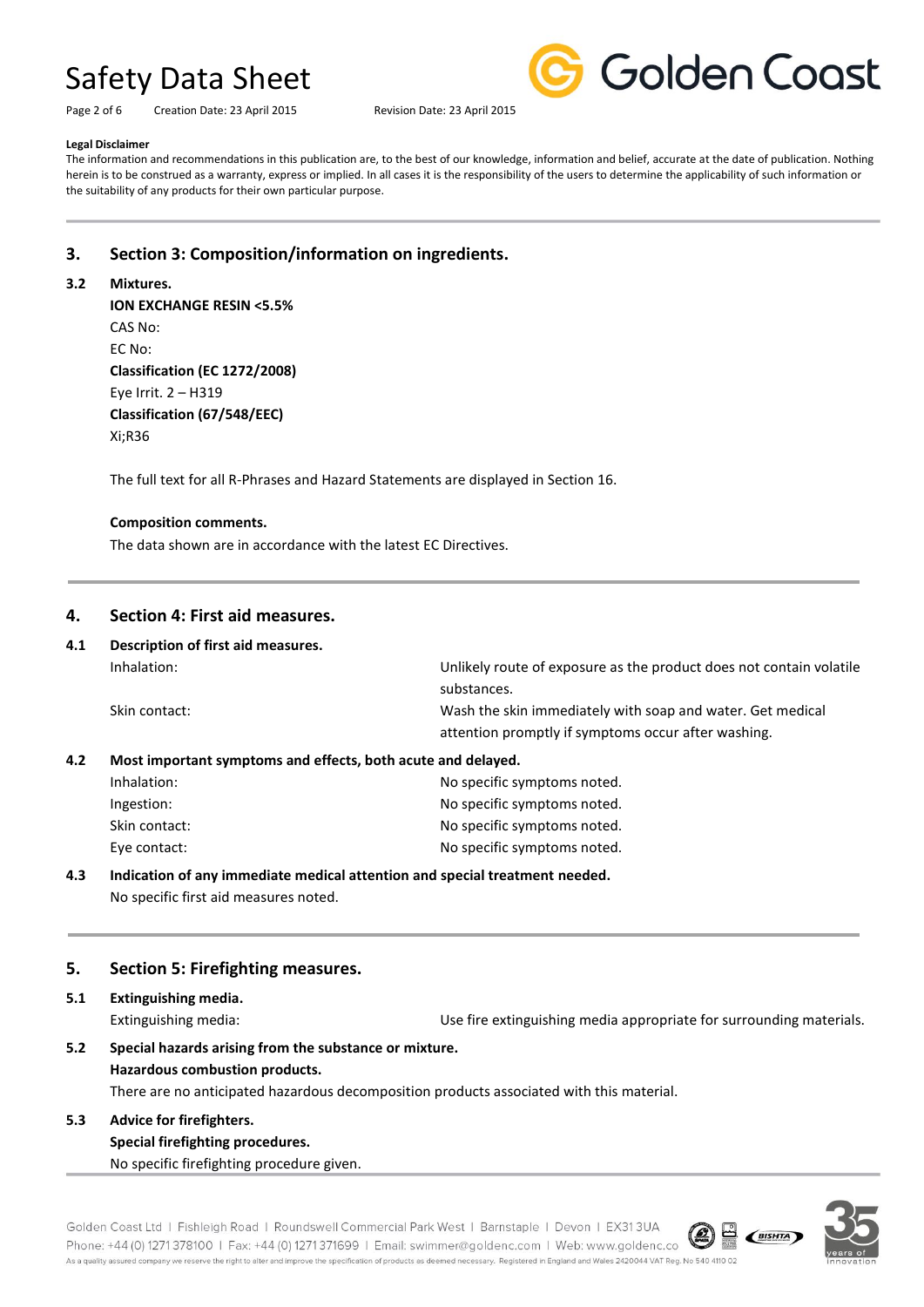Page 3 of 6 Creation Date: 23 April 2015 Revision Date: 23 April 2015



#### **Legal Disclaimer**

The information and recommendations in this publication are, to the best of our knowledge, information and belief, accurate at the date of publication. Nothing herein is to be construed as a warranty, express or implied. In all cases it is the responsibility of the users to determine the applicability of such information or the suitability of any products for their own particular purpose.

#### **6. Section 6: Accidental release measures.**

**6.1 Personal precautions, protective equipment and emergency procedures.** Wear protective clothing as described in Section 8 of this Safety Data Sheet.

#### **6.2 Environmental precautions.**

Not relevant considering the small amounts used.

**6.3 Methods and material for containment and cleaning up.** No specific clean up procedure noted.

#### **6.4 Reference to other sections.**

Wear protective clothing as described in Section 8 of this Safety Data Sheet.

#### **7. Section 7: Handling and storage.**

# **7.1 Precautions for safe handling.**

Observe good chemical hygiene practices.

**7.2 Conditions for safe storage, including any incompatibilities.** Keep in original container. Keep separate from food, feedstuffs, fertilisers and other sensitive material. Store in a cool place. Store in a dry place.

#### **7.3 Specific end use(s).**

The identified uses for this product are detailed in Section 1.2

#### **8. Section 8: Exposure controls/personal protection.**

## **8.1 Control parameters. Ingredient comments.**

WEL = Workplace Exposure Limits.

#### **8.2 Exposure controls.**

**Protective equipment.**



Hand protection: No specific hand protection noted, but gloves may still be advisable. Eye protection: Wear approved chemical safety goggles where eye exposure is reasonably probable.

Hygiene measures: No specific hygiene procedures noted, but good personal hygiene practices are always advisable, especially when working with chemicals.



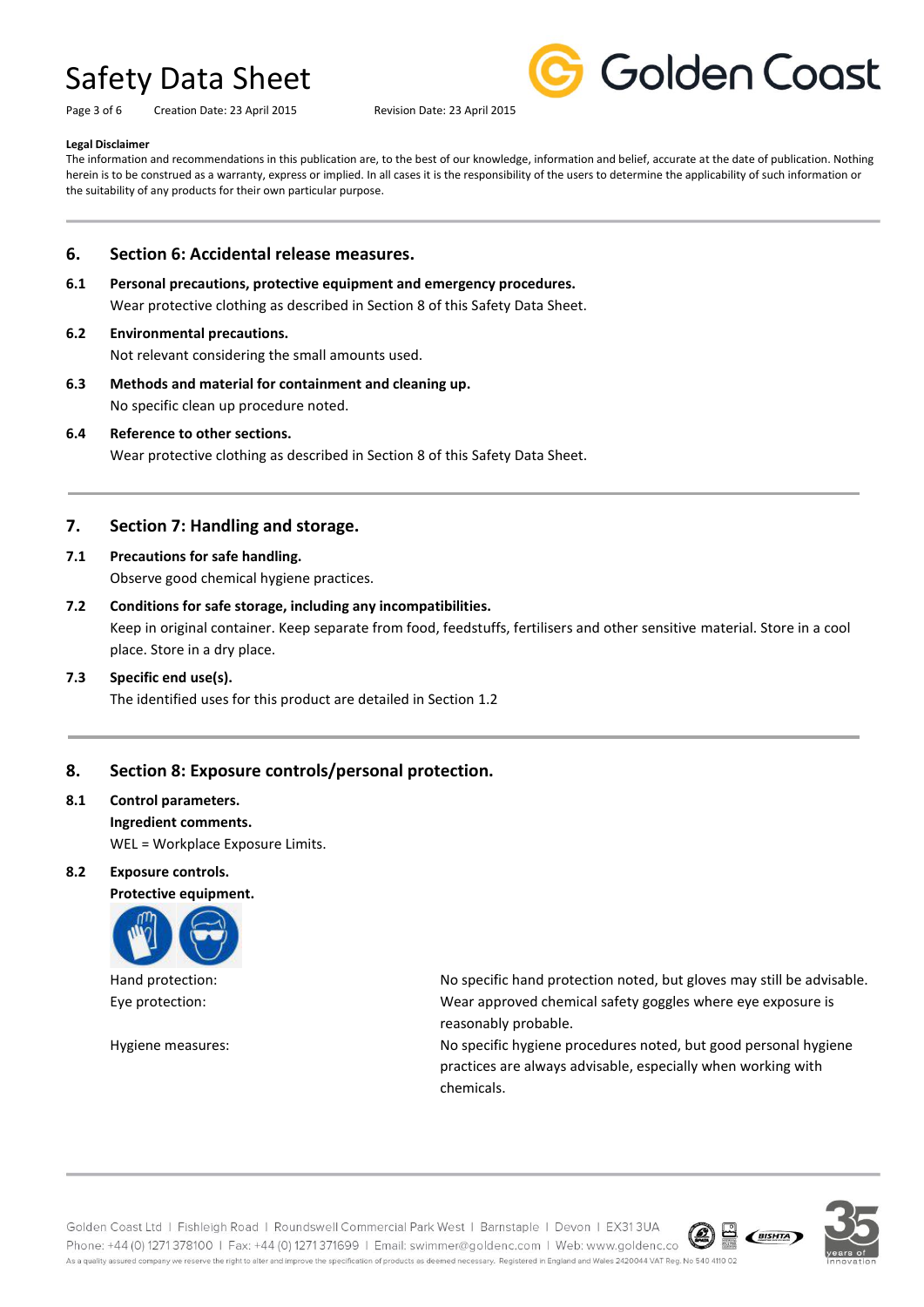Golden Coast

Page 4 of 6 Creation Date: 23 April 2015 Revision Date: 23 April 2015

#### **Legal Disclaimer**

The information and recommendations in this publication are, to the best of our knowledge, information and belief, accurate at the date of publication. Nothing herein is to be construed as a warranty, express or implied. In all cases it is the responsibility of the users to determine the applicability of such information or the suitability of any products for their own particular purpose.

#### **9. Section 9: Physical and chemical properties.**

#### **9.1 Information on basic physical and chemical properties.**

| Solid.                   |
|--------------------------|
| Red to Orange.           |
| No characteristic odour. |
|                          |

#### **9.2 Other Information.**

Not known.

#### **10. Section 10: Stability and reactivity.**

#### **10.1 Reactivity.**

There are no known reactivity hazards associated with this product.

#### **10.2 Chemical stability.**

Stable under normal temperature conditions.

**10.3 Possibility of hazardous reactions.** Not known.

#### **10.4 Conditions to avoid.**

There are no known conditions that are likely to result in a hazardous situation.

#### **10.5 Incompatible materials.**

#### **Materials to avoid**.

No specific, or groups of materials are likely to react to produce a hazardous situation.

#### **10.6 Hazardous decomposition products.**

There are no anticipated hazardous decomposition products associated with this material.

#### **11. Section 11: Toxicological information.**

**11.1 Information on toxicological effects.** Toxicological information: No information available.

#### **12. Section 12: Ecological information.**

#### **Ecotoxicity.**

There are no data on the ecotoxicity of this product. The product components are not classified as environmentally hazardous. However, this does not exclude the possibility that large or frequent spills can have a harmful or damaging effect on the environment.



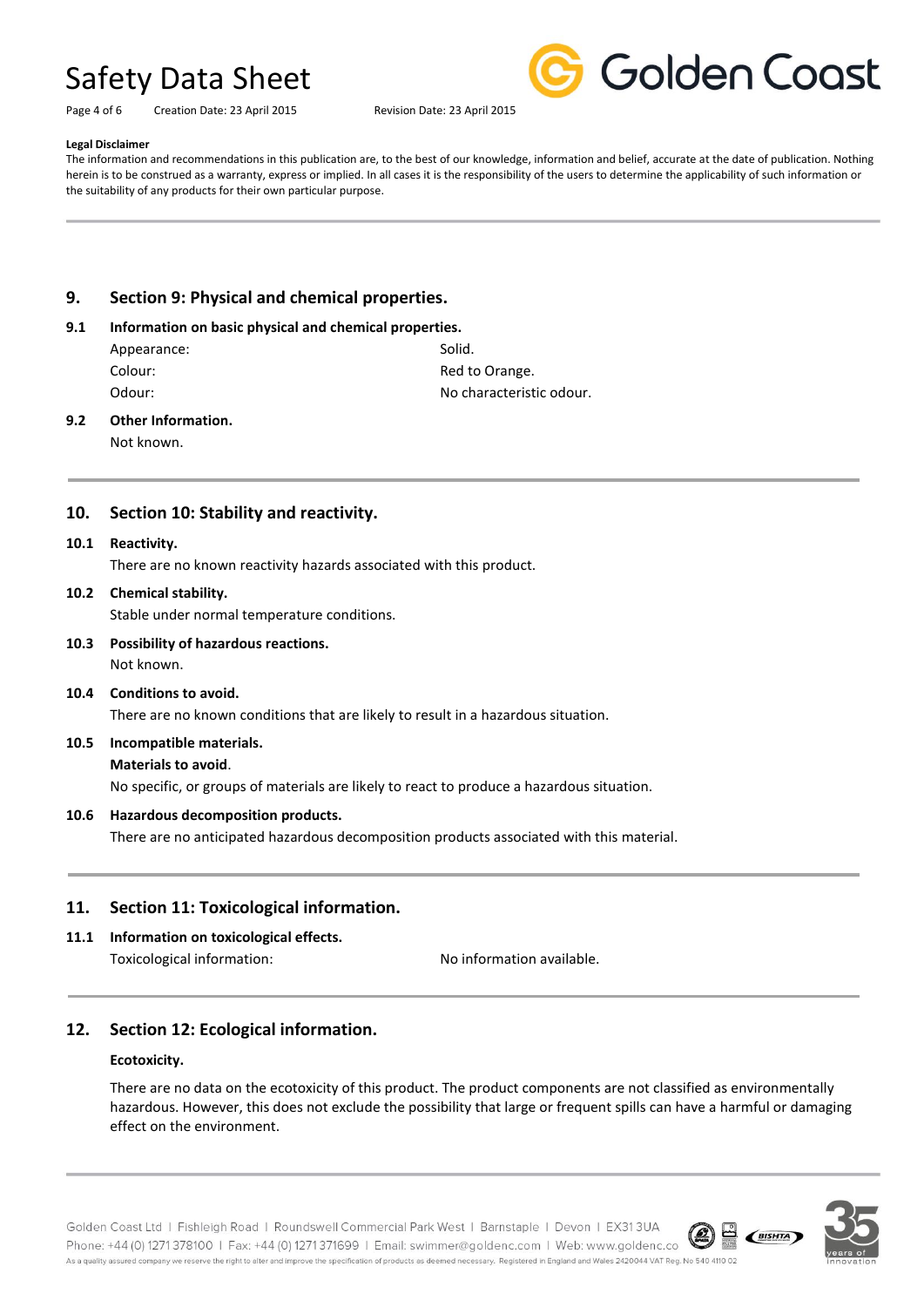Page 5 of 6 Creation Date: 23 April 2015 Revision Date: 23 April 2015



#### **Legal Disclaimer**

The information and recommendations in this publication are, to the best of our knowledge, information and belief, accurate at the date of publication. Nothing herein is to be construed as a warranty, express or implied. In all cases it is the responsibility of the users to determine the applicability of such information or the suitability of any products for their own particular purpose.

**12.1 Toxicity.**

No data available.

**12.2 Persistence and degradability.**

**Degradability.**

No data available.

**12.3 Bioaccumulative potential.** Bioaccumlative potential: No data available on bioaccumulation.

## **12.4 Mobility in soil.**

**Mobility.** The product is soluble in water.

**12.5 Results of PBT and vPvB assessment.** Not classified as PBT/vPvB by current EU criteria.

#### **12.6 Other adverse effects.** None known.

#### **13. Section 13: Disposal considerations.**

# **13.1 Waste treatment methods.**

No specific disposal method required.

### **14. Section 14: Transport information.**

#### **General.**

The product is not covered by international regulation on the transport of dangerous goods (IMDG, IATA, ADR/RID).

### **14.1 UN number.**

Not applicable.

- **14.2 UN proper shipping name.** Not applicable.
- **14.3 Transport hazard class(es).**

### **Transport labels.**

No transport warning sign required.

### **14.4 Packing group.**

Not applicable.

#### **14.5 Environmental hazards.**

**Environmentally Hazardous Substance/Marine Pollutant.**

No.